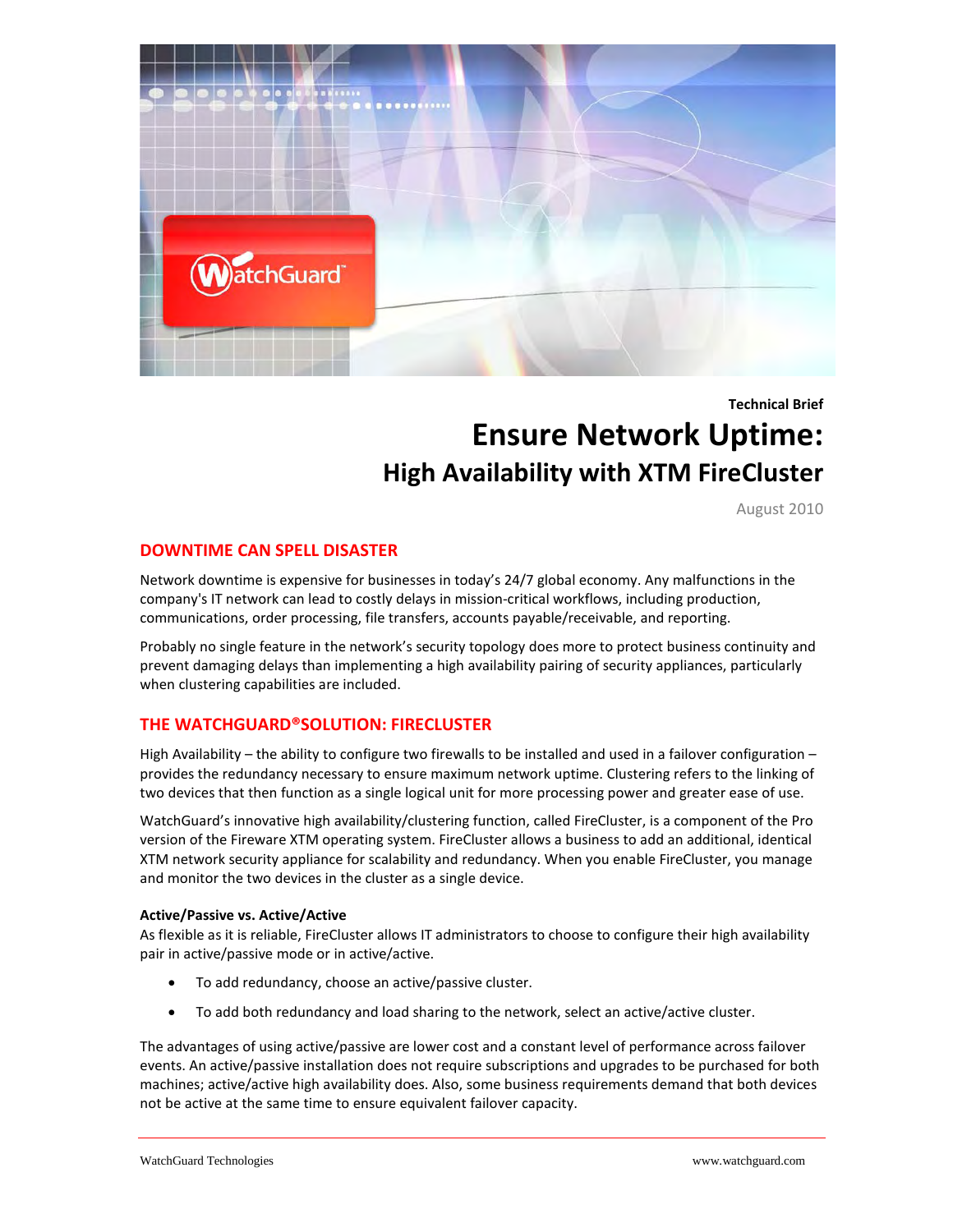#### **WatchGuard products that support FireCluster**

FireCluster functionality is one of the features of WatchGuard's powerful Fireware XTM Pro operating system. This Pro version of the Fireware XTM OS comes with all XTM 8 Series and 10 Series appliances, and is a simple license-key upgrade for XTM 5 Series appliances.\*

\*WatchGuard XTM 2 Series appliances do not support High Availability or FireCluster capabilities.

## **FIRECLUSTER OVERVIEW**

#### **About FireCluster**

FireCluster is designed to deliver redundancy (active/passive) and load sharing and scalability (active/active) with as little additional administrative overhead as possible. Configuration, monitoring, and logging of FireCluster are all designed to give the administrator the necessary control and visibility to manage the cluster without imposing a burden on routine activities.

In a FireCluster, one device is the cluster master and the other device is the backup master. The backup master uses the primary cluster interface to synchronize connection and session information with the master. If the primary cluster interface fails or is disconnected, the backup master uses the backup cluster interface to communicate with the cluster master. Ideally, the IT administrator configures both a primary cluster interface and a backup cluster interface. This helps to make sure that if a failover occurs on the master, the backup has all the necessary information to become the new cluster master, and can transfer connections and sessions appropriately.



*Figure 1: Sample FireCluster Interfaces*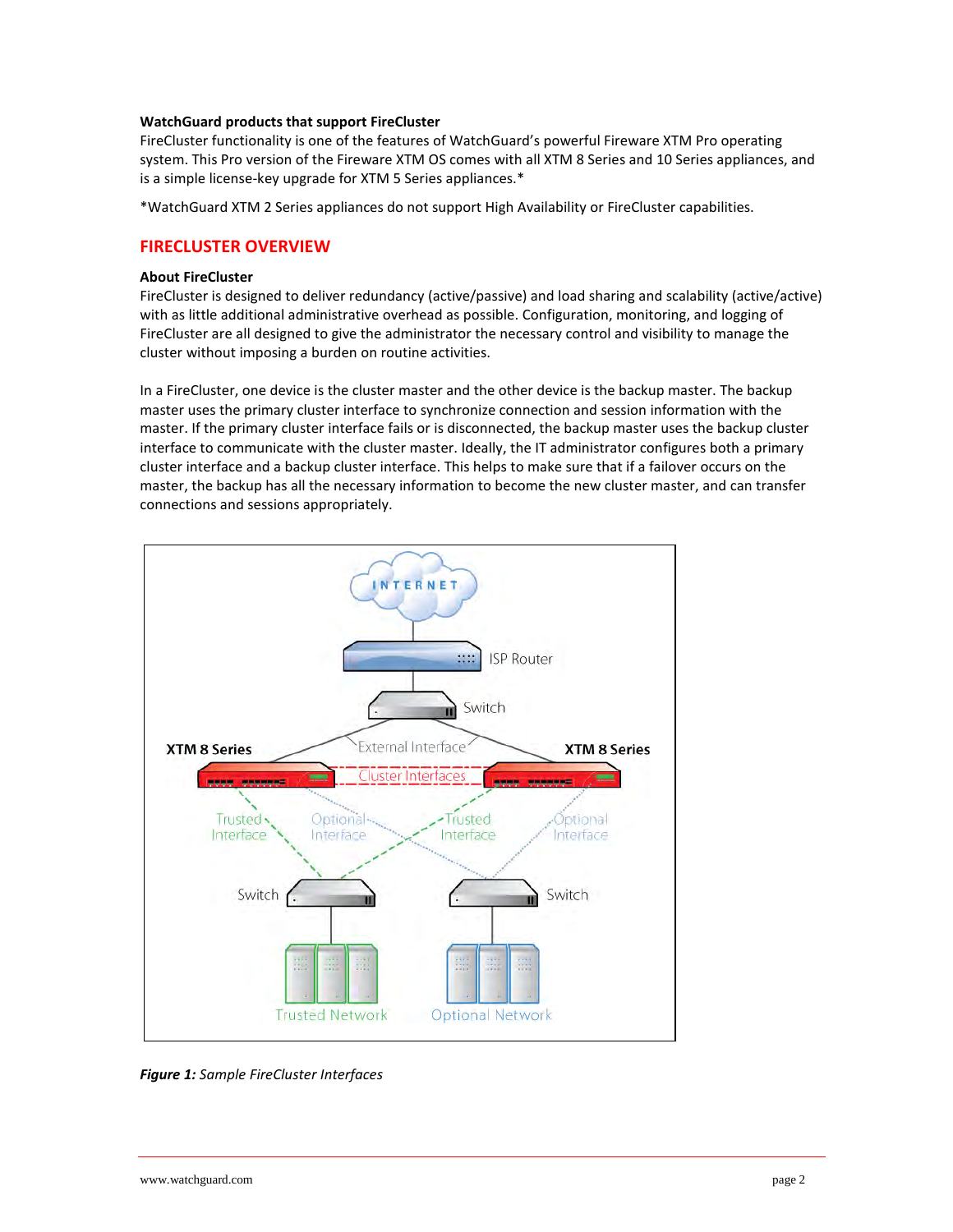#### **Events that trigger a failover**

There are three types of events that can trigger a failover.

## • **Monitored interface link down on the cluster master**

A failover starts if a monitored interface on the cluster master is unable to send or receive traffic. FireCluster monitors the link status of all enabled interfaces. You can see the list of monitored interfaces in the FireCluster configuration in Policy Manager, which is part of the WatchGuard XTM management console.

## • **Cluster master device not fully functional**

A failover starts if a software malfunction or hardware failure is detected on the cluster master, or if a critical process fails on the cluster master.

## • **Cluster receives the Failover Master command**

IT administrators can use a tool in the management console to force a failover from the cluster master to the backup master. This may be useful in order to test new software installations or configuration changes in a production environment.

## **What happens when a failover occurs**

The FireCluster failover process is basically the same for an active/active cluster and active/passive cluster. When a failover of the cluster master occurs, the backup master becomes the cluster master. Then the original cluster master reboots and rejoins the cluster as the backup master. With both types of clusters, each cluster member maintains state and session information at all times. When failover occurs, the packet filter connections, BOVPN tunnels, and user sessions from the failed device fail over automatically to the other device in the cluster.

In an active/active cluster, the backup master shares the load of handling connections and user sessions. If the cluster master detects that the backup master has failed, either because a monitored interface link is down, or due to a software malfunction or hardware failure, the network traffic handled by the backup master automatically fails over to the cluster master.

## • **In an active/active cluster**

If the backup master fails, proxy connections and Mobile VPN connections can be interrupted, as described in Table 1 at the end of the document.

## • **In an active/passive cluster**

If the backup master fails, there is no interruption of connections or sessions because nothing is assigned to the backup master. (This is not technically a failover.)

When FireCluster is enabled, XTM devices continue to support:

- Secondary networks on external, trusted, or optional interfaces
- Multi-WAN connections (Limitation: a multi-WAN failover caused by a failed connection to a link monitor host does not trigger FireCluster failover. FireCluster failover occurs only when the physical interface is down or does not respond.)
- **ULANS**

When an active cluster member fails, the cluster seamlessly fails over and maintains:

- **Packet filter connections**
- **BOVPN** tunnels
- **User sessions**

These connections may be disconnected when a failover event occurs:

- **Proxy connections**
- Mobile VPN with PPTP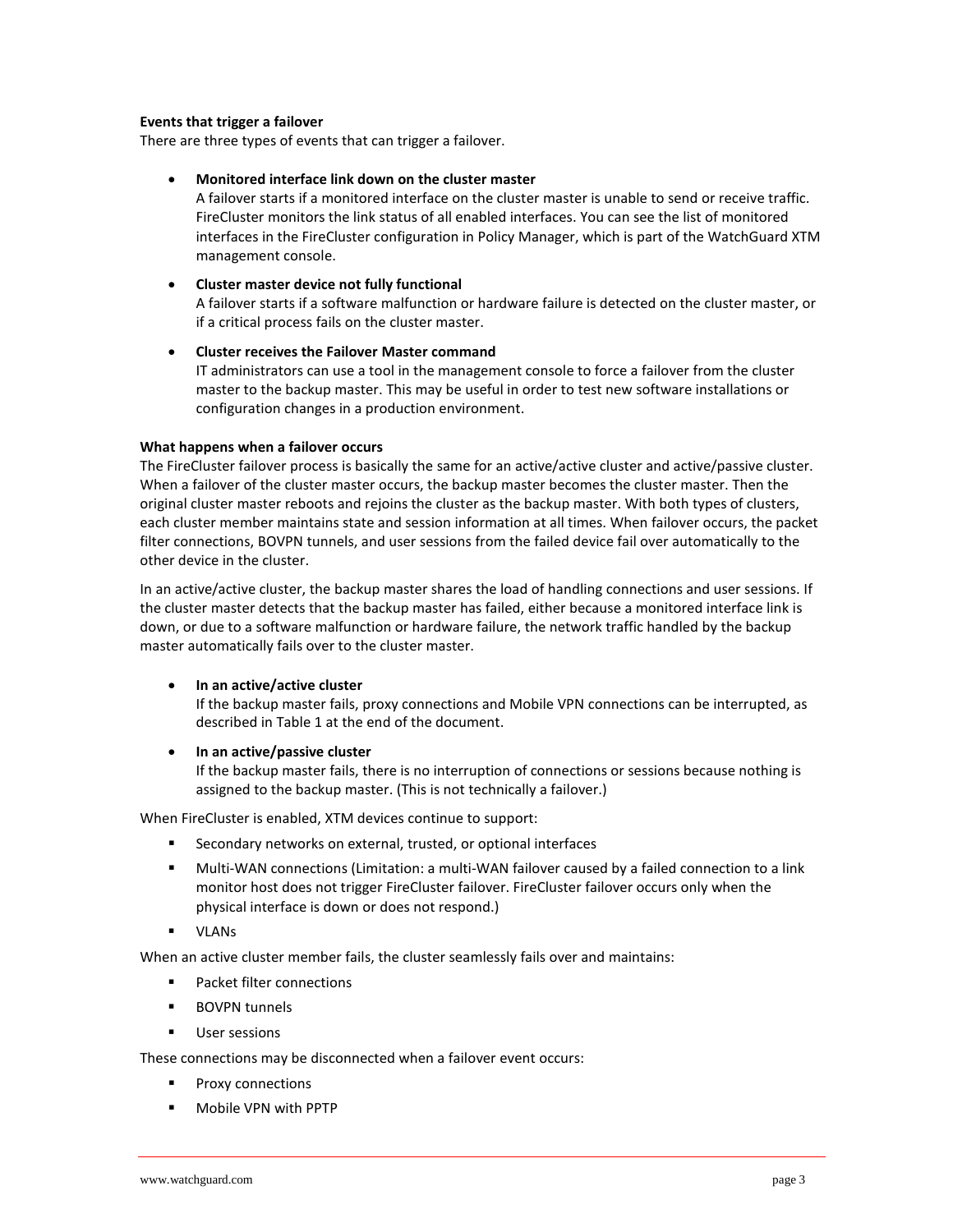- Mobile VPN with IPSec
- **Mobile VPN with SSL**

Mobile VPN users may need to manually restart the VPN connection after a failover.

## **CONFIGURING AND MANAGING FIRECLUSTER**

To use the FireCluster feature, you must install the same version of Fireware XTM Pro on each device that will be in the cluster. The FireCluster Setup wizard streamlines the configuration process, although IT administrators can also choose to configure FireCluster manually. See Table 2 for network configuration comparisons.

Note: XTM appliances come with multiple management tools, including scriptable command line interface, web UI, and centralized console. FireCluster is managed using the WatchGuard System Manager centralized console, which provides easy-to-use tools to set configurations, policies, and maintenance.

| <b>FireCluster Properties</b>                                                                |                  |   |             |                                      |          |  |
|----------------------------------------------------------------------------------------------|------------------|---|-------------|--------------------------------------|----------|--|
| C Enable Active/Active cluster                                                               |                  |   |             | <b>Enable Active/Passive cluster</b> |          |  |
| Losd-balance method: Least connection                                                        |                  |   | Cluster ID: | $1\frac{1}{2}$                       |          |  |
| Interface Settings                                                                           |                  |   |             |                                      |          |  |
| Primary cluster interface: 7 (Optional-6)                                                    |                  |   | ×           |                                      |          |  |
| Backup cluster interface: 6 (Optional-5)<br>Interface for management IP address: 1 (Trusted) |                  |   | ×           |                                      |          |  |
|                                                                                              |                  | × |             |                                      |          |  |
| Monitor Link                                                                                 | Interface (Name) |   |             | IP Address                           | Type     |  |
| v                                                                                            | 0 (External)     |   |             | 50.50.50.50/24                       | External |  |
| $\overline{w}$                                                                               | 1 (Trusted)      |   |             | 10.0.1.1/24                          | Trusted  |  |
| V                                                                                            | 2 (Optional-1)   |   |             | 10.0.2.1/24                          | Optional |  |
| e                                                                                            | 3 (Optional-2)   |   |             | 10.0.3.1/24                          | Optional |  |
| <b>V</b>                                                                                     | 4 (Optional-3)   |   |             | 10.0.4.1/24                          | Optional |  |
| v                                                                                            | 5 (Optional-4)   |   |             | 10.0.5.1/24                          | Optional |  |

*Figure 2: FireCluster Configuration dialog box*

IT administrators use the IP address of the trusted interface to monitor and manage the cluster. When they monitor the cluster in the XTM device's management console, they see an aggregated view of the devices in the cluster and view the status of the cluster members as if the cluster were one device.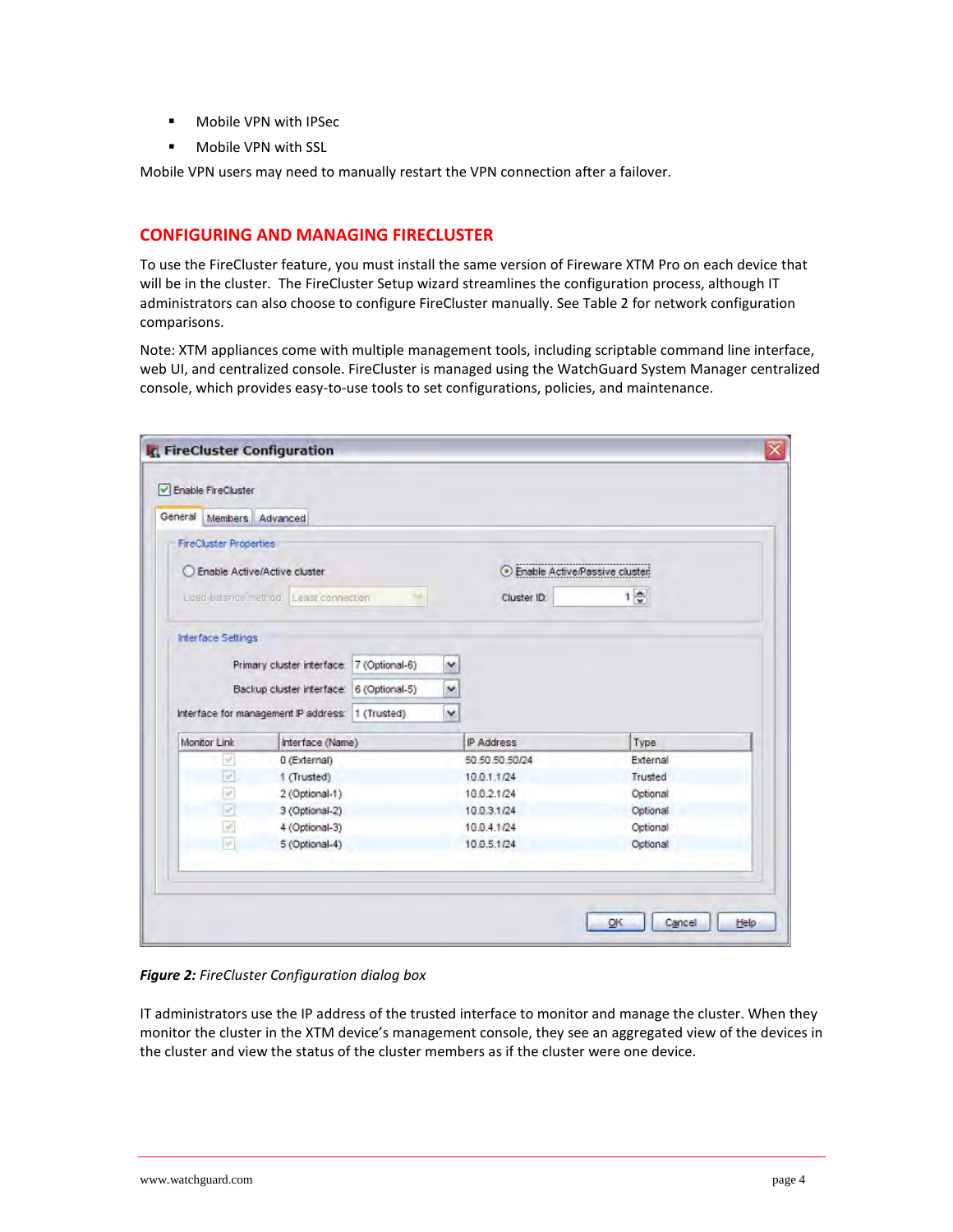#### **Switch and router requirements**

• **In an active/active FireCluster configuration**

Network interfaces for the cluster use multicast MAC addresses for all interfaces that send network traffic. Before enabling an active/active FireCluster, the IT administrator needs to make sure that network routers and other devices are configured to properly route traffic to and from the multicast MAC addresses.

• **In an active/passive FireCluster configuration**

The above step is not necessary because an active/passive cluster does not use multicast MAC addresses.

For information on network device interruption in active/active FireCluster, se[e www.watchguard.com/help](http://www.watchguard.com/help) and click the link for *Fireware XTM WSM Help*, then click the link in the left column for *FireCluster*.

## **WHAT FIRECLUSTER MEANS FOR SUBSCRIPTIONS AND UPGRADES**

When you enable a FireCluster, the following subscription services and upgrades activated for cluster members must be considered.

#### • **BOVPN and Mobile VPN upgrades**

**Active/Active mode** — Licenses for Branch Office VPN and Mobile VPN are aggregated for devices configured as a FireCluster. If you purchase additional BOVPN or Mobile VPN licenses for each device in a cluster, that additional capacity is shared between the devices in the cluster.

**Active/Passive mode** — In this mode, licenses for Branch Office and Mobile VPN are *not* aggregated for devices configured as a FireCluster. The active device uses the highest capacity Branch Office and Mobile VPN activated for either device. If you purchase additional BOVPN or Mobile VPN licenses for either device in a cluster, the additional capacity is used by the active device.

#### • **LiveSecurity subscriptions for support and maintenance**

Each device in the configuration must have its own subscription to LiveSecurity Service and the subscriptions must be at the same level. (Example: two LiveSecurity Plus subscriptions).

#### • **Security service subscriptions**

Subscriptions include WebBlocker, Gateway AntiVirus, spamBlocker, Reputation Enabled Defense, and Intrusion Prevention Service. Subscriptions operate differently for an active/active cluster and an active/passive cluster.

**Active/Active** You must have the same subscription services enabled in the feature keys for both devices. Each cluster member applies the services from its own feature key.

**Active/Passive** You must enable the subscription services in the feature key for only one cluster member. The active cluster member uses the subscription services that are active in the feature key of either cluster member.

See Table 3 for a comparison of licensing requirements in active/active and active/passive FireCluster.

#### **NEXT STEPS**

WatchGuard's FireCluster can help companies that seek to ensure maximum network uptime and predictable performance and capacity. The flexibility of active/active or active/passive configuration allows the administrator to choose the configuration that best matches the needs of the business.

To learn more about WatchGuard's family of XTM security appliances and find the solution that is right for you, contact your authorized WatchGuard reseller, visit [www.watchguard.com,](http://www.watchguard.com/) of call us directly at 1.800.734.9905 (North America) or +1.206.613.0895 (international).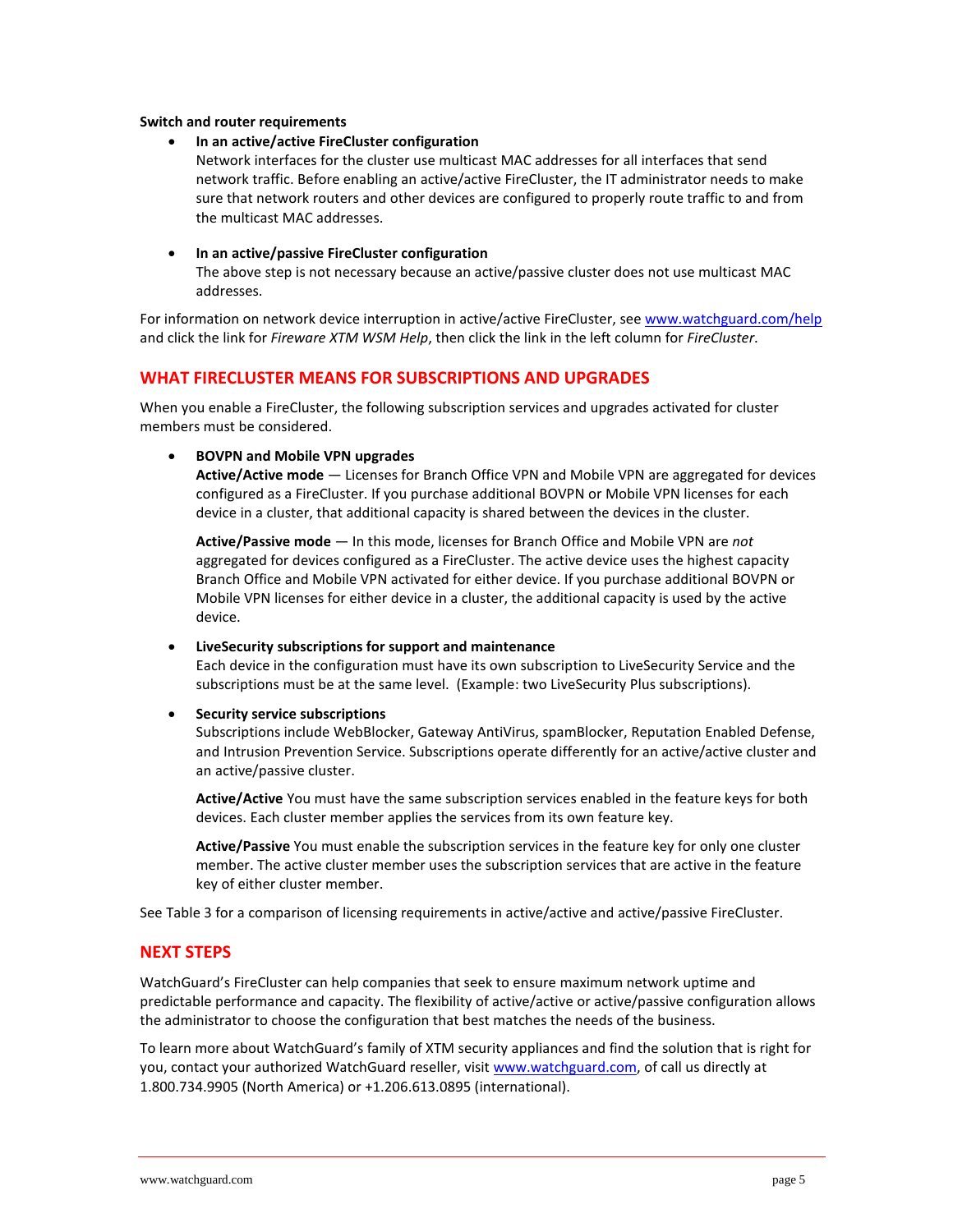## *Table 1: Impact of a FireCluster failover event*

| Connection/session type          | Impact of a failover event                                                                                                                                                                                                          |  |
|----------------------------------|-------------------------------------------------------------------------------------------------------------------------------------------------------------------------------------------------------------------------------------|--|
| <b>Packet filter connections</b> | Connections fail over to the other cluster member.                                                                                                                                                                                  |  |
| <b>BOVPN tunnels</b>             | Tunnels fail over to the other cluster member.                                                                                                                                                                                      |  |
| <b>User sessions</b>             | Sessions fail over to the other cluster member.                                                                                                                                                                                     |  |
| <b>Proxy connections</b>         | Connections assigned to the failed device (master or backup master) must<br>be restarted. Connections assigned to the other device are not interrupted.                                                                             |  |
| <b>Mobile VPN with IPSec</b>     | If the cluster master fails over, all sessions must be restarted. If the backup<br>master fails, only the sessions assigned to the backup master must be<br>restarted. Sessions assigned to the cluster master are not interrupted. |  |
| <b>Mobile VPN with SSL</b>       | If either device fails over, all sessions must be restarted.                                                                                                                                                                        |  |
| <b>Mobile VPN with PPTP</b>      | All PPTP sessions are assigned to the cluster master, even for an<br>active/active cluster. If the cluster master fails over, all sessions must be<br>restarted. If the backup master fails, PPTP sessions are not interrupted.     |  |

# *Table 2: Comparison of network configuration in active/active and active/passive FireCluster*

|                                                 | <b>FireCluster Active/Passive</b>                                  | <b>FireCluster Active/Active</b>                                                                                                     |
|-------------------------------------------------|--------------------------------------------------------------------|--------------------------------------------------------------------------------------------------------------------------------------|
| <b>Device</b><br>requirements                   | Both devices must be the same model                                | Both devices must be the same model                                                                                                  |
| Devices active                                  | Only one device is active at a time. Neither<br>device is primary. | Both devices are active and traffic is load<br>balanced between them.                                                                |
| <b>MAC</b> addresses                            | One virtual MAC address is shared between the<br>pair.             | One multicast MAC address is shared<br>between the pair of devices.                                                                  |
| <b>Network</b><br>configuration<br>requirements | No special requirements                                            | You must configure network switches,<br>routers, and other devices to route<br>network traffic that uses multicast<br>MAC addresses. |